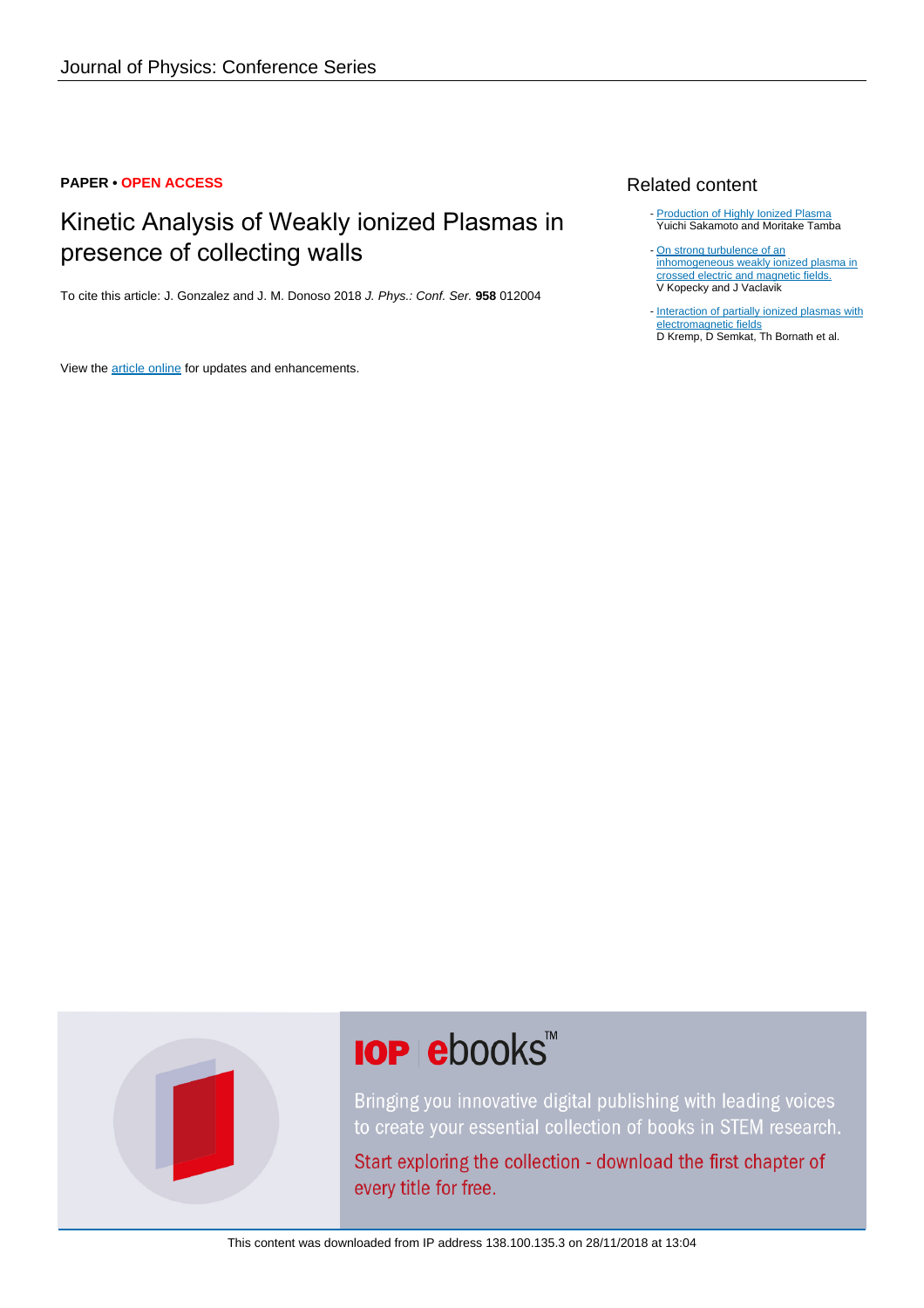## Kinetic Analysis of Weakly ionized Plasmas in presence of collecting walls

#### J. Gonzalez, J. M. Donoso

Department of Applied Physics, Escuela Técnica Superior de Ingeniería Aeronáutica y del Espacio, Universidad Politécnica de Madrid, 28040 Madrid, España

E-mail: jorge.gonzalez@upm.es

Abstract. Description of plasmas in contact with a wall able to collecting or emitting charged particles is a research topic of great importance. This situation arises in a great variety of phenomena such as the characterization of plasmas by means of electric probes, in the surface treatment of materials and in the service-life of coatings in electric thrusters. In particular, in this work we devote attention to the dynamics of an argon weakly ionized plasma in the presence of a collecting wall. It is proposed a kinetic model in a 1D1V planar phase-space geometry. The model accounts for the electric field coupled to the system by solving the associated Poisson's equation. To solve numerically the resulting non-linear system of equations, the Propagator Integral Method is used in conjunction with a slabbing method. On each interrelating plasma slab the integral advancing scheme operates in velocity space, in such a way that the all the species dynamics dominating the system evolution are kinetically described.

#### 1. Introduction

The description of plasma-wall interactions is an open problem of major importance in experiential plasma physics since the dynamics of light and heavy species close to a wall bears on probe measurement processes, service life of walls and coatings and surface treatment procedures. This interaction appears in experiments carried out involving plasmas [1, 2, 3] as well as in vessels flying in space [4]. Many works have provided fluid models, as the those by T. Gyergyek et al. [5, 6, 7] or kinetic descriptions, as the works by M. D.Campanell et al. [8, 9] or J. P.Sheehan et al. [10, 1], among many other authors [11, 12, 13, 14, 15, 16, 17]. An important case of plasma-wall interaction appears in the characterization of plasmas, usually carried out with emissive [18, 19, 20] or collecting probes [21, 22, 3] to calculate plasma parameters, such as species temperature, density or the plasma potential, responsible of the energy transference. The description of this interaction is usually established by models that may not capture all microscopic processes involved, specially in Weakly Ionized Plasmas (WIP), for which the inclusion of a dense heavy cold neutral species hinders the development of such models [21, 23, 24]. Our research group is actually interested in the use of collecting probes to analyse the low temperature plasma generated in our laboratory [25, 26, 27], making this topic of main interest in the characterisation of, for example, the plasma plume produced by an electric thruster [25].

In this work, some progresses performed to analyse the evolution of Weakly Ionized Plasmas close to collecting walls are presented. In particular, the collection of electrons and ions coming from a quasi–neutral weakly ionized plasma is studied by analysing the different behaviours of

1 Content from this work may be used under the terms of the[Creative Commons Attribution 3.0 licence.](http://creativecommons.org/licenses/by/3.0) Any further distribution of this work must maintain attribution to the author(s) and the title of the work, journal citation and DOI. Published under licence by IOP Publishing Ltd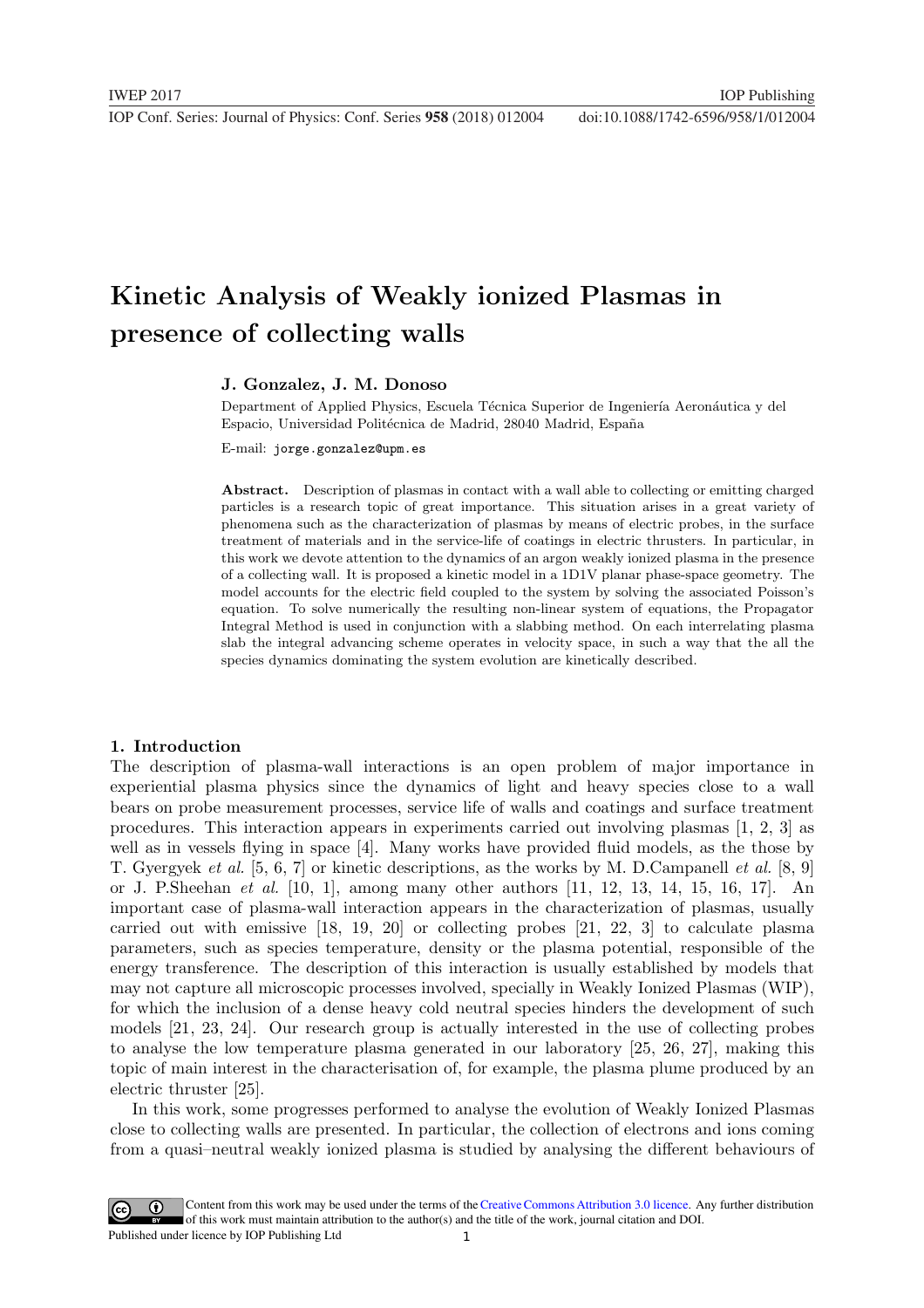| <b>IWEP 2017</b>                                                     | <b>IOP</b> Publishing              |
|----------------------------------------------------------------------|------------------------------------|
| IOP Conf. Series: Journal of Physics: Conf. Series 958 (2018) 012004 | doi:10.1088/1742-6596/958/1/012004 |

ions and electrons through their time evolving dynamics. A theoretical kinetic model is proposed, giving rise to non-linear drift–diffusion equations. The Propagator Integral Method [13, 28, 29] is used to solve the resulting one-dimensional kinetic problem in the velocity space, meanwhile the spatial dependence is introduced by dividing the plasma in a series of interrelating thin slabs. This slabbing method [30, 31] accounts for the flux of particles as a function of the position.

#### 2. Kinetic model and slabbing method

For a plasma bounded by a wall capable of collecting or emitting charged particles, the species dynamics gives rise to a very complex system, related to the fast charge separation that governs the plasma evolution, at the same time modified by the collection of particles. In this section, we present a kinetic model to describe ions and electron dynamics of a weakly ionized plasma close to a metallic wall, with no previous assumptions about the particle density profiles or electric potential shapes. The kinetic model in the 1D1V planar phase–space employed is mathematically expressed as

$$
\frac{\partial f_{\alpha}}{\partial t} + v \frac{\partial f_{\alpha}}{\partial x} + \frac{q_{\alpha} E}{m_{\alpha}} \frac{\partial f_{\alpha}}{\partial v} = \left(\frac{\partial f_{\alpha}}{\partial t}\right)_{\alpha\theta} \tag{1}
$$

$$
\frac{\partial^2 \phi}{\partial x^2} = -\frac{e}{\epsilon_{\theta}} (n_i - n_e)
$$
  
\n
$$
\phi(0) = \phi_w
$$
  
\n
$$
\frac{\partial \phi}{\partial x}\Big|_{x \to \infty} = 0
$$
\n(2)

where  $(\partial f_{\alpha}/\partial v)_{\alpha\theta}$  is a Dougherty collision term for charged particles interactions with neutrals, represented by the drift and diffusion parameters in a Fokker—Planck model approach [32, 33] as

$$
D_v^{\gamma \theta} = -\nu^{\gamma \gamma'} (v - u_\theta); D_{vv}^{\gamma \theta} = \nu^{\gamma \gamma'} (E_\gamma + E_\theta - 2u_\gamma u_\theta), \tag{3}
$$

where  $\nu^{\gamma\gamma'}$  is the collision frequency,  $f_{\alpha} = f_{\alpha}(x, v, t)$  is the distribution function for the species  $\alpha = e, i$  and  $\phi_w$  is the potential of the collecting wall, located at  $x = 0$ . To solve this system with an integral advancing stable scheme (PIM), a slabbing method is employed in order to reduce the computational cost that would imply the use of a propagator working in the whole phase-space. This approach allows a better representation of the kinetic processes in the v direction and reduces the number of points required to represent the x dependence. This slabbing method is appropriate since the dynamics in the  $x$  direction is dominated by the convective flux of particles, and slightly affected by the diffusive  $x - x$  and  $x - v$  processes. This slabbing method consists on the numerical evaluation of the flux of particles  $v\partial f_\alpha/\partial x$  to replace its corresponding contribution, in (1), by a non–homogeneous term which represents the particle balance through the slab boundaries. Similar approach has been employed in [31], where this effective source term, replacing the so–called Vlasov term, was used to compute the heat flux for transport coefficients calculations of a two-dimensional plasma in the velocity space. Furthermore, this method is based on the pioneer work by J. P. Matte and J. Virmont [30] also used in fully ionized plasma local transport coefficients characterization.

To analyse the behaviour in each different slab, the flux term in the  $x$  direction is evaluated as

$$
-v\frac{\partial f_{\alpha}}{\partial x} \simeq s_{flux}(x,v,t) = \begin{cases} -v\frac{f_{\alpha}(x+\Delta x,v,t)-f_{\alpha}(x,v,t)}{\Delta x} & \text{if } v < 0\\ -v\frac{f_{\alpha}(x,v,t)-f_{\alpha}(x-\Delta x,v,t)}{\Delta x} & \text{if } v > 0 \end{cases},\tag{4}
$$

coming from the physical meaning of the divergence of  $\mathbf{v}f$  as the net flux of a vector field, across the closed smooth surface value of a vanishingly small volume, divided by this volume, both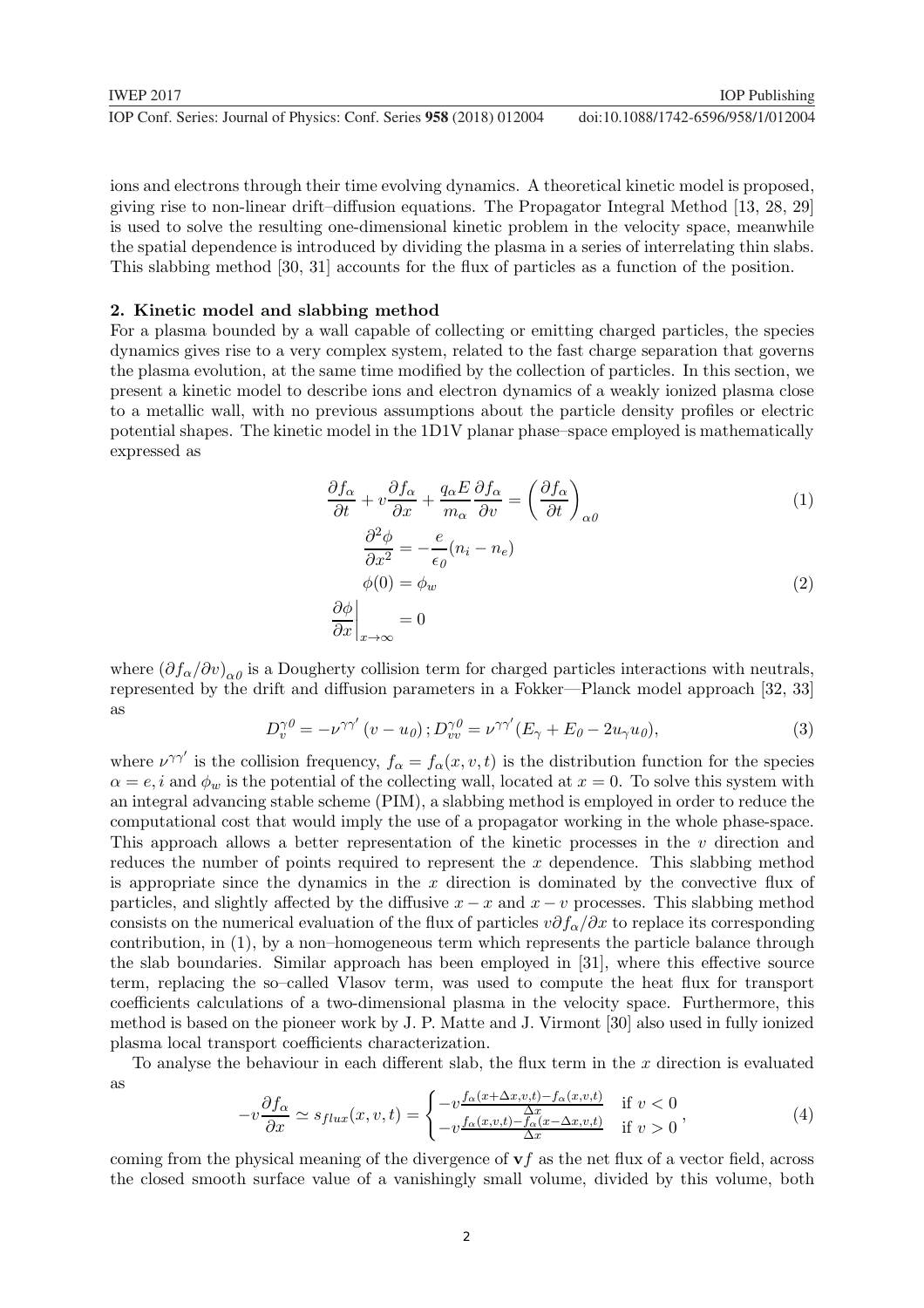|              | Mass (kg)                      |                           | Velocity $(m/s)$ Temperature (eV) Density $(m^{-3})$ |                     |
|--------------|--------------------------------|---------------------------|------------------------------------------------------|---------------------|
|              | e $9.10938356 \times 10^{-31}$ |                           |                                                      | $r_i \frac{n_T}{2}$ |
| $\mathbf{1}$ | $72819.6 \times m_e$           | $\sqrt{\frac{kT_e}{m_e}}$ | 0.1                                                  | $n_e$               |
|              | $m_e + m_i$                    |                           | $\rm 0.01$                                           | $n_T(1-r_i)$        |

Table 1: Argon plasma to analyse the collecting wall by a one-dimensional slabbing method.

being proportional to the separation between two consecutive slabs  $\Delta x$ . This understanding of the previous scheme ensures that the flux of f through the slab boundary must be positive, *i.e.*,  $\mathbf{n} \cdot \mathbf{v} > 0$ . Applying this approximation to equation (1), the resulting one-dimensional problem for each slab becomes

$$
\frac{\partial f_{\alpha}}{\partial t} + \frac{q_{\alpha}E}{m_{\alpha}} \frac{\partial f_{\alpha}}{\partial v} = \left(\frac{\partial f_{\alpha}}{\partial v}\right)_{\alpha\theta} + s_{flux}.
$$
\n<sup>(5)</sup>

As initial condition we assume drift Maxwellian distributions, for each species of a quasi– neutral argon weakly ionized plasma, characterized by the parameters set on table 1. This initial condition ascertains that a large number of particles reaches the wall at  $x = 0$ , but still preserving an amount of returning ones to the quasi–neutral plasma, a fact due to collisional effects or to the action of the self–consistent electric field. The collision frequencies for the chargeneutral elastic exchange are  $\nu^{\alpha\theta} = \sigma^{\alpha\theta} V_{th_\alpha}$ , for constant cross–sections such as  $\sigma^{i\theta} = 10^{-18} \text{ m}^2$ and  $\sigma^{e0} = 10^{-20} \,\mathrm{m}^2$ , where  $V_{th_{\alpha}} = \sqrt{\frac{kT_{\alpha}}{m_{\alpha}}}$  is the species thermal velocity. A total density of particles  $n_T = 10^{19} \text{ m}^{-3}$  and the ionization ratio  $r_i = 10^{-6}$  are used. In this approach, chargecharge collisions are neglected due to their weak influence in the species dynamics for this low ionization ratio, as we argued in [28, Section 5.1.1]. Due to the upwind slabbing, a small  $\Delta x$ must be employed, which constrains the evolution to a reduced time step  $\tau = 2 \cdot 10^{-5}$ . This selection ensures that the upwind discretisation of the flux in the  $x$  direction is stable from a numerical point of view. This slightly perturbs the mesh-free basis of the PIM, but it is a requirement to ensure that the transversal flux is properly represented. A total of 200 slabs is considered to properly cover the space gap from  $x = 0$  up to  $x = 40$  cm.

#### 3. Collecting wall

To simulate the collecting wall, a total absorbing boundary condition is imposed at the origin, therefore we set  $f_\alpha(0, v > 0, t) = 0$ . The distribution function for  $f_\alpha(0, v \le 0, t) = 0$  is described as a one-dimensional semi–open problem in the region  $(-\infty, 0]$ , by the boundary condition  $f_{\alpha}(0,0,t) = 0$ . At  $x = 40$  cm, the distribution function for negative velocities is kept constant to simulate a sustained plasma, meanwhile for positive velocities values this function is perturbed by the downstream flux and collisional processes. The density current,  $J_{\alpha}(x,t) = [q_{\alpha}]$  is plotted against time, at positions  $x = 0$  and  $x = 40$  cm, in figure 1. Clearly, the wall acts as an initial perturbation that disrupts the quasi–neutral plasma. In figure 1b it can be seen how electrons move faster, creating an oscillatory situation that is dumped after a time of  $1 \mu s$  approximately. After the initial perturbation, plasma adapts itself to the new situation, but each species evolve in its own rate, this is to say, the wall effect is quickly felt by the electrons, due to their high energy and low mass, in fact, it can be seen how the position far from the wall is influenced as positive velocity particles decrease, leading to a more positive electric current. This process leads the electrons to behave in an oscillatory mode to adapt themselves to the fast perturbation experienced by the wall. These oscillations, of unique frequency, are related to the approximated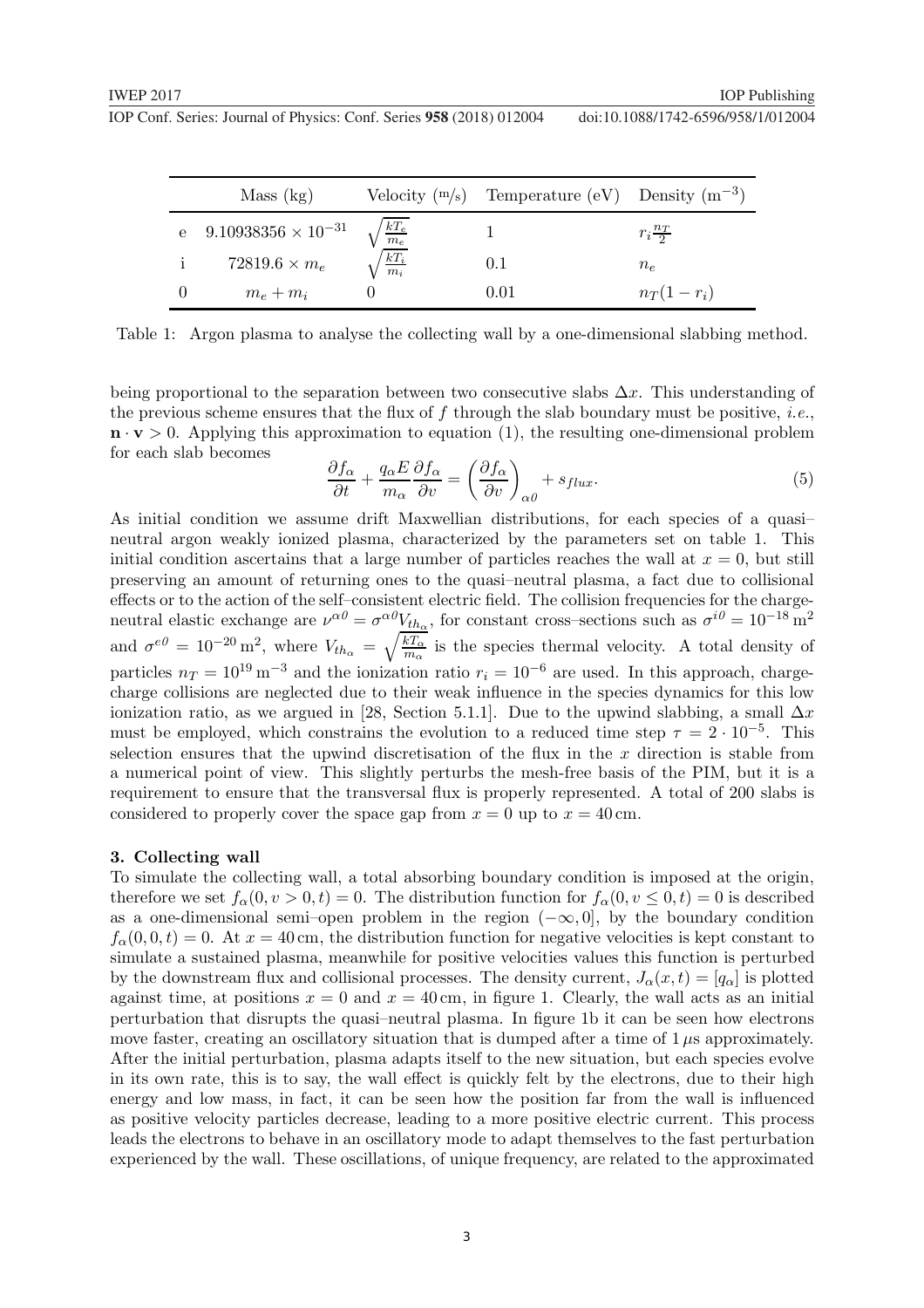

Figure 1: Density current for electrons and ions at  $x = 0$  and  $x = 40$  cm.

|      |      | $f_{pe}(x=0)$ $f_{pe}(x \rightarrow \infty)$ $f_{pe}$ Numerical |
|------|------|-----------------------------------------------------------------|
| 18.4 | 20.1 | 17.0                                                            |

Table 2: Electron plasma frequencies close to the collecting wall. All values are expressed in MHz.

cold plasma frequency  $f_{pe}$  of order

$$
f_{pe} = \sqrt{\frac{n_e e^2}{\pi m_e}} \approx 8980 \sqrt{n_e} \,\text{Hz},\tag{6}
$$

where  $n_e$  is the electron density (all magnitudes are in cgs units). For this expression, ions have been assumed as infinitely massive. Table 2 presents the plasma frequency for three cases. Firstly, two cases corresponding to equation (6), using the electron density at  $x = 0$  and far from the wall at time  $t \approx 0.15 \,\mu s$ , are shown for the approximated values  $4.2 \cdot 10^6$  and  $5 \cdot 10^6$  cm<sup>-3</sup> respectively. The result obtained after evaluating the mean frequency for the cycles in figure 1b is presented. It can be seen how all frequencies are in the same order of magnitude of  $100 \text{ rad/s}$ , but the numerical value is slightly lower than the analytical one for  $x = 0$ . Hence, it is reasonable to conjecture hat the electrons evolve in the simulations accomplishing a periodic dynamics close to the electron plasmas characteristic frequency. Moreover, this result arises naturally from the self–consistent resolution of the model, without imposing any constrain. The self–consistent resolution of the electric field is crucial to obtain this result, since small variations of this field are the main reason of the detected electron oscillatory behaviour. Therefore, we can assert that our simulations bring out an evolution that matches realistic physical plasma properties. Moreover, a perceptible evolution of ions is appreciated in figure 1c, meaning that the heavy species reacts to the perturbation produced by the wall, clearly in a larger time scale than the electrons one.

The figure 2 pictures the contours of  $f_e$  at four frame times. For short times, the effect of the wall only reaches close positions from it but, as time increases, the influence in the distribution function extends in space and an a significant amount of electrons is repelled by the metallic wall. As a result of this dynamics, we can conclude that the wall highly influences the distribution function for positive velocity, a fact that perturbs the quasi–neutral plasma. Although several works, as [34, 9], account for a non–homogeneous term to maintain the quasi–neutral plasma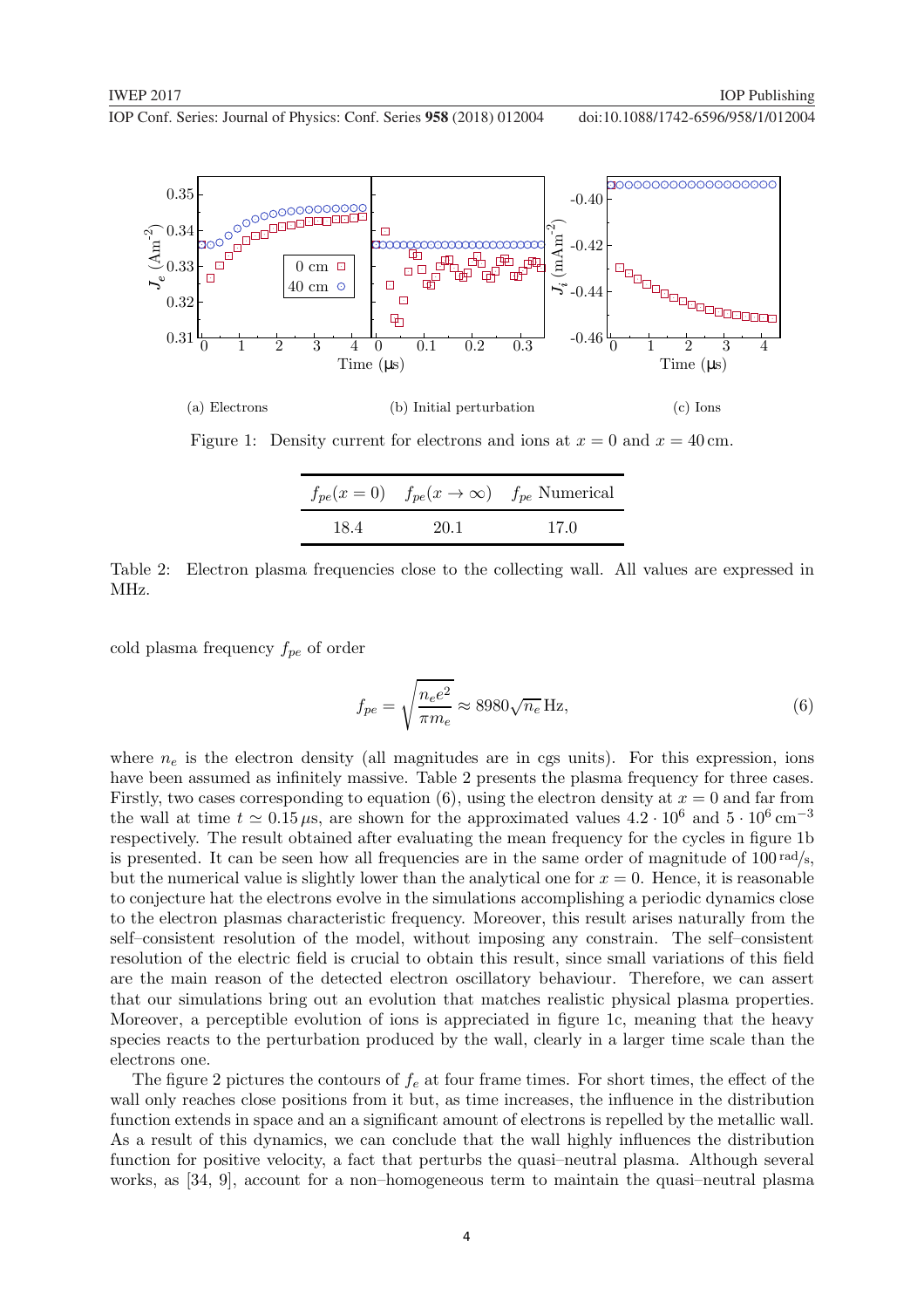

Figure 2: Contours of  $f_e \times 10^{-7}$  in arbitrary units at different time frames. The relaxation of the returning electrons is clearly appreciated for  $t < 1 \mu s$ 

from a certain position, in the actual model this feature is achieved only by imposing the previously specified boundary conditions at  $x = 40$  cm. This means that all the domain, the region even far from the wall, can be affected by the presence of a metallic wall. In practice, it can be found that the use of an external source-sink of particles, to maintain the plasma, could perturb the system evolution [35] forcing a particular electric potential structure able o sustain the dynamics described here. Nevertheless, to properly establish the boundary conditions at 40 cm is still a difficult task that requires further research to describe the quasi-neutral distant plasma. For realistic models, enough space in the  $x$  direction should be provided to ensure that the system recovers a quasi–steady state without external terms, as it would correspond in a experimentally sustained plasma discharge. This would require a large number of plasma slabs and also a large computational time.

The boundary condition at  $x = 0$  means that no particles are introduced into the numerical domain. However, it can be seen how a population of electrons still holds for  $v > 0$ . This is caused by the amount of electrons that return due to effect of the self–consistent electric field and the collision with neutrals. To analyse the first cause, the electric potential and field are pictured in figure 3. It can be seen how the fast evolution of electrons generates a large electric field due to the charge separation evolving to eliminate it by accelerating electrons positively and ions negatively. The electric field reduces its intensity as time increases and the potential difference between the wall and the end of the numerical domain is reduced drastically, as the plasma self–consistently adapts to the boundary condition. This creates some of the returning trajectories identified in figure 2.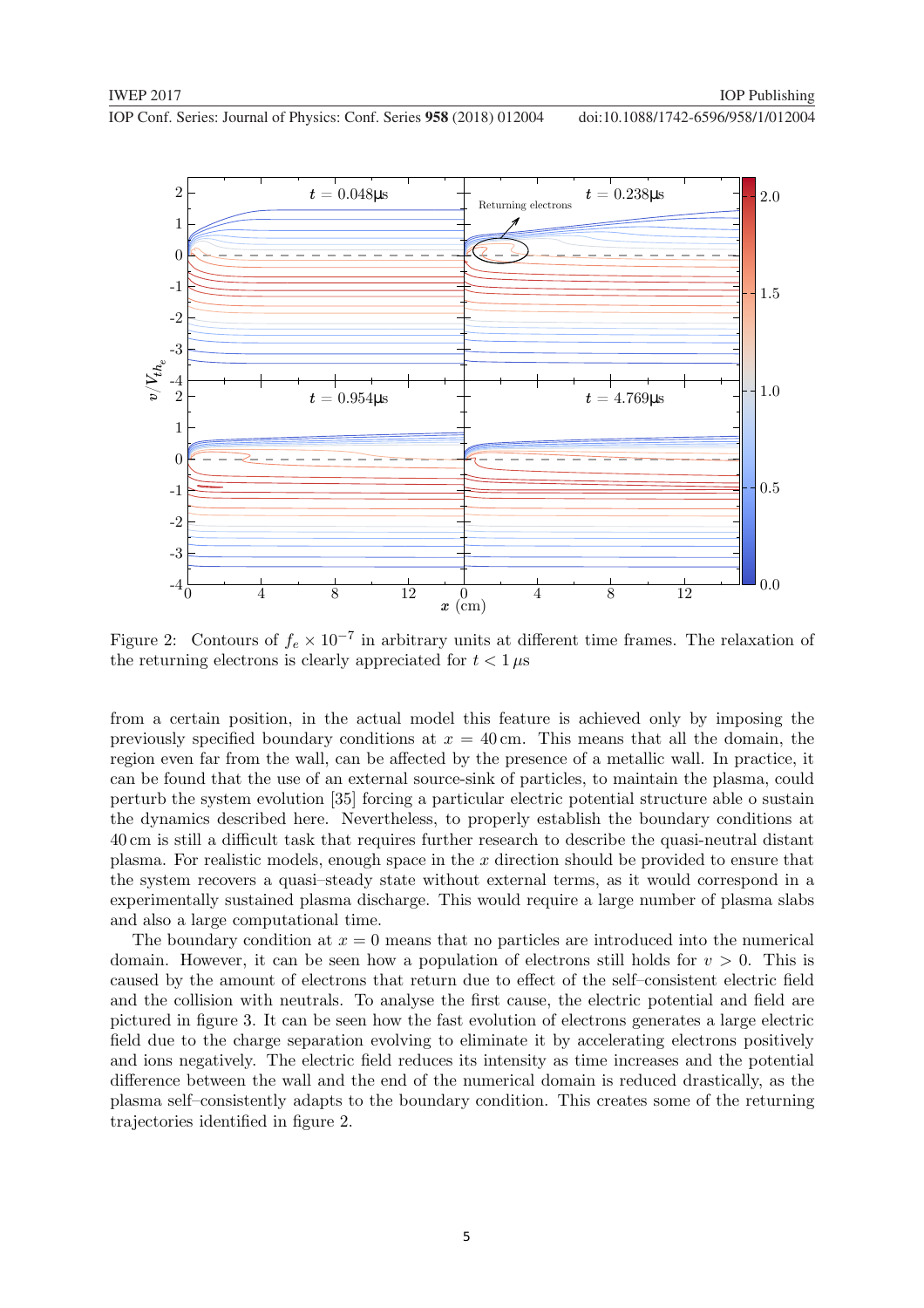

Figure 3: (a) Electric field and (b) potential close to a collecting wall. Monotonic evolution is found for the potential, but interesting variations close to the wall arise for the electric field.



Figure 4: Density current for (a) electrons and (b) ions for a time evolution of  $\sim$  50 µs. Electron density current at the wall and far from it coincide.

#### 3.1. Long time analysis

In order to determine the influence of the ions on the system dynamics, it is interesting to analyse an extended period of time. The results presented above are analysed here for a period of time of order 50  $\mu$ s in figure 4. The electron ensemble shows a fast evolution to a state in which the fluxes far and at the wall are equal at time  $~\sim 10 \,\mu s$ . In this time, the ions go through a fast change in order to fix the variations induced by the electron dynamics. Consequently, once the current at the wall and far from it become equal, the ions evolve under a slower time scale. However, the ion population seems to continue its evolution towards a situation in which, like the electrons, the current at the wall and far from it are equal.

Two differentiated regions in the system evolution can be distinguished, in a first one, up to a time of  $\sim 15 \mu s$ , the system dynamics is guided by the fast electron response, which is the main cause of evolution of the self–consistent electric field. Then, electron flux is balanced and the small evolution of the ions is the dominant phenomena. Electrons also response to this variation as the current is slightly reduced for  $t > 15 \mu s$ , as a response of the changes in the electric potential generated by the ions evolution.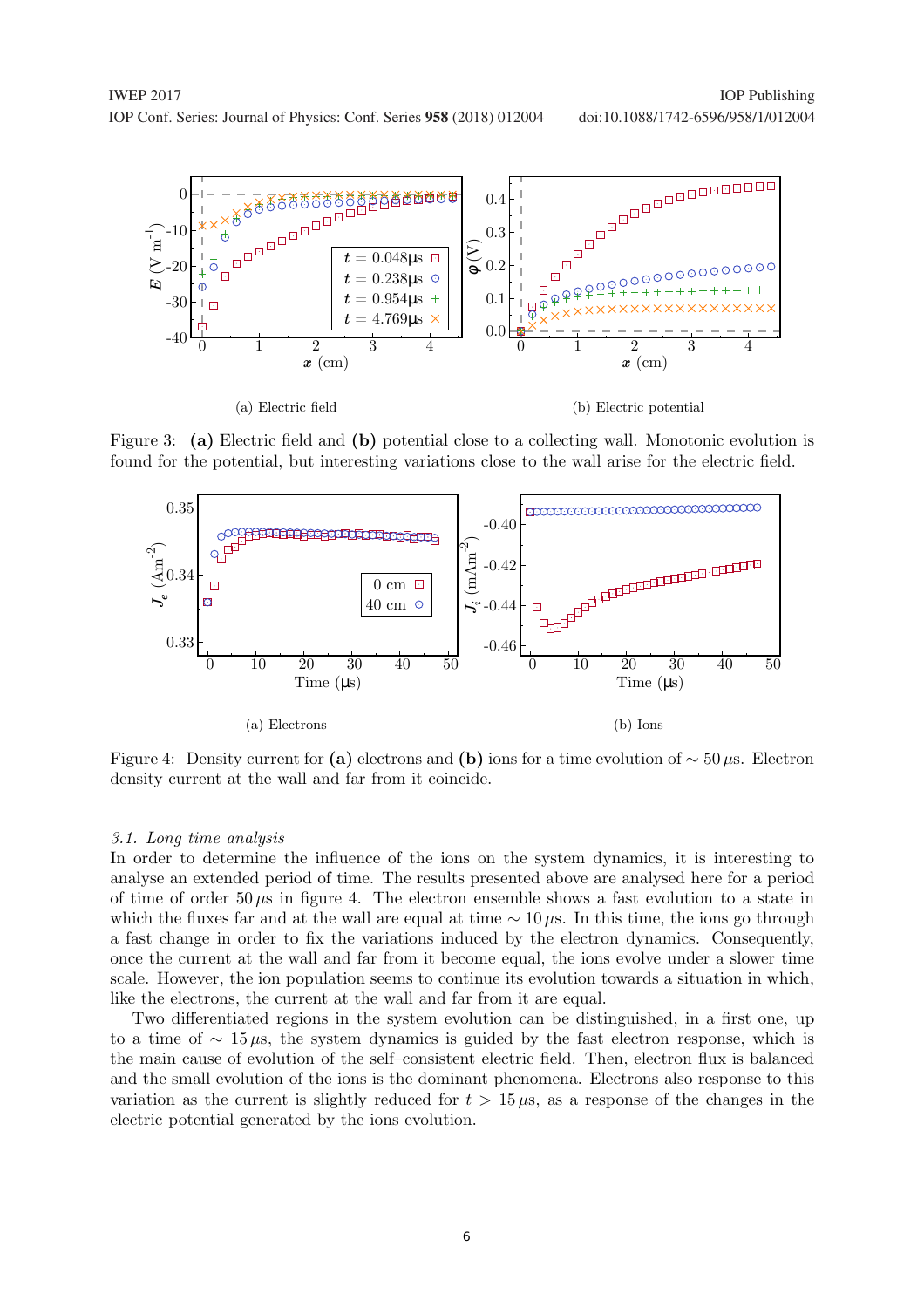#### 4. Conclusions

The very involved and interesting problem of the plasma–wall interaction and related phenomena has been modelled and numerically solved by a slabbing kinetic model. This problem is of huge importance in the characterization of plasmas and its dynamics in bounded domains. Many disparate and odd processes determine the dynamics of these systems, as the distribution and energy of emitted electrons, the self–consistent electric field and the effects appearing in the vacuum chamber in which the plasma is held. Kinetic descriptions of these phenomena configure, in general, an arduous task, but every approach provides relevant information to understand the processes involved and how they influence the interaction. The aim of this procedures is to capture some behaviours that could be overleaped by some fluid plasma descriptions. For the models presented here, no assumption about the distribution function profile or the electric potential have been assumed, since they are obtained from a pure self–consistent kinetic problem we have stated.

In particular, the description of ions and electrons dynamics, in an argon weakly ionized plasma, in the presence of a collecting wall has been carried out. It has been found that the fluxes of the electrons at the wall and far from it became balanced, meaning that the plasma evolves to self-consistently equilibrate these flows. Moreover, despite the fact of the mass of ions is huge, compared with the electron mass, its dynamics close to a collecting wall modifies the electric field since ions are collected by the wall and its density is being reduced, giving rise to a smaller but important charge-separation. This is also appreciated for a large evolution time. Hence, a fast local change for the ions density occurs when the electrons tend to couple to the new situation, the ions evolve in a slow time scale and their dynamics can dominate the system evolution.

Physical results are obtained as a consequence of the self–consistent resolution of involved models, including the effect of the electric field or charge-neutral collisions. From this preliminary approach it is expected that future works can translate these models into cylindrical and spherical geometries to match the typical probes shapes to analyse the effects of probe geometries. More microscopic kinetic processes should be included to analyse their influence on close and far plasma dynamics. This also will require a more accurate description of the self–consistent electric field in the case of non-uniform wall emission model.

#### Acknowledgement

This work has been partially funded by the Ministerio de Economía Ciencia e Innovación of Spain under Grant ESP2013-41078-R.

#### References

- [1] Sheehan J P, Hershkowitz N, Kaganovich I D, Wang H, Raitses Y, Barnat E V, Weatherford B R and Sydorenko D 2013 Phys. Rev. Lett. 111 075002
- [2] Tierno S P, Roib´as E, Domenech-Garret J L, Donoso J M and Conde L 2013 Contrib. Plasma Phys. 53 16–21
- [3] Popov T K, Ivanova P, Dimitrova M, Kovačič J, Gyergyek T and Čerček M 2012 Plasma Sources Sci. Technol. 21 025004
- [4] Pierrard V and Lazar M 2010 Solar Phys. 267 153–174
- [5] Gyergyek T, Jurčič-Zlobec B, Čerček M and Kovačič J 2009 Plasma Sources Sci. Technol. 18 035001
- [6] Gyergyek T and Kovačič J 2015 Physics of Plasmas 22 093511
- [7] Gyergyek T and Kovačič J 2015 Phys. Plasmas  $22\;043502$
- [8] Campanell M D and Umansky M V 2016 Phys. Rev. Lett. 116 085003
- [9] Campanell M D and Umansky M V 2017 Phys. Plasmas 24 057101
- [10] Sheehan J P, Kaganovich I D, Wang H, Sydorenko D, Raitses Y and Hershkowitz N 2014 Phys. Plasmas 21 063502
- [11] Chodura R 1982 Phys. Fluids 25 1628–1633
- [12] Devaux S and Manfredi G 2006 Phys. Plasmas 13 083504
- [13] Gonzalez J, Donoso J M and Conde L 2014 Contrib. Plasma Phys. 54 298–303